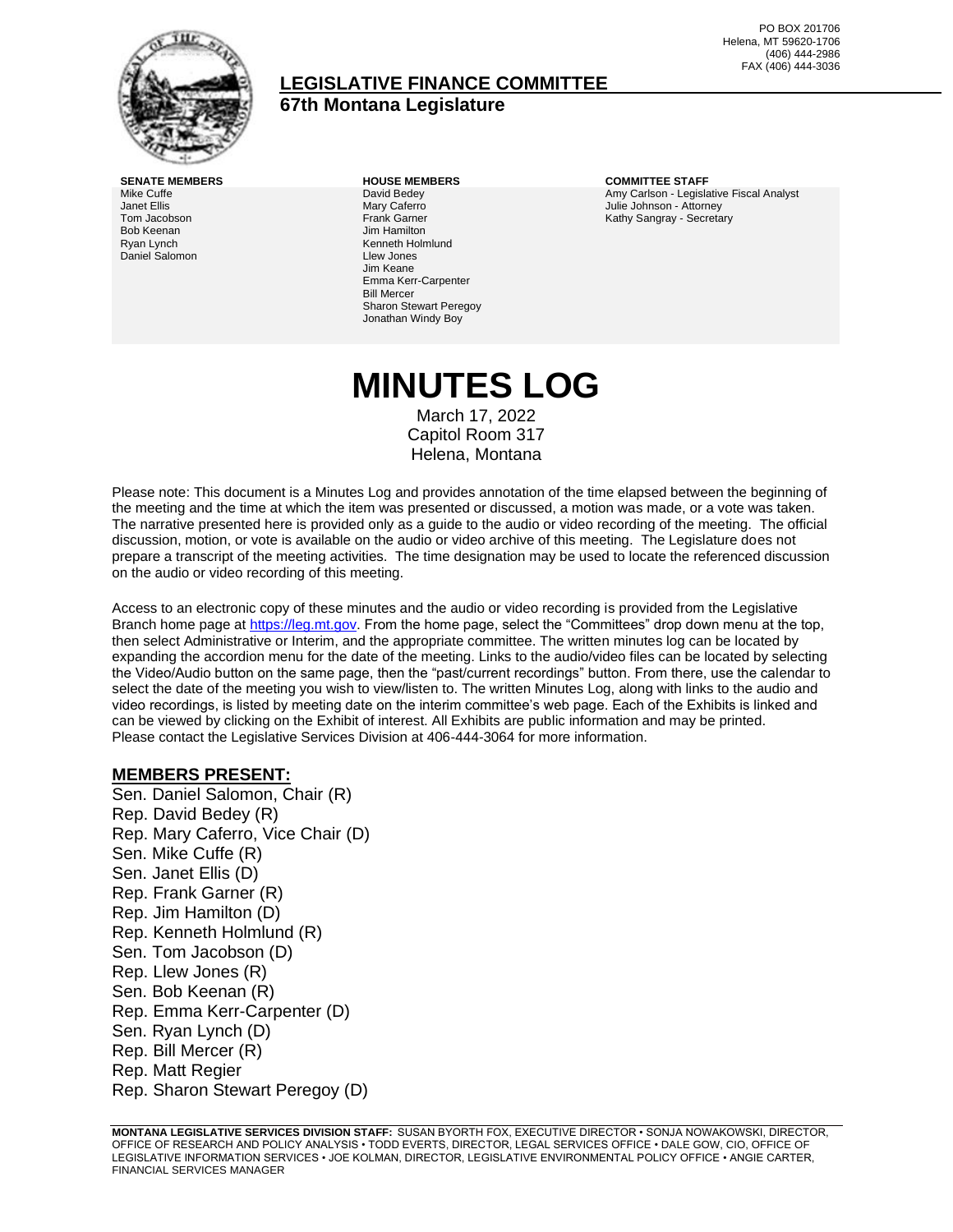## **MEMBERS EXCUSED:**

Rep. Jim Keane Rep. Jonathan Windy Boy (D)

#### **MEMBERS ABSENT:**

#### **STAFF PRESENT:**

Amy Carlson, Legislative Fiscal Analyst Julie Johnson, Attorney Caitlin Cashman, Secretary

# **AGENDA [\(Attachment 1\)](http://legmt.gov/)**

## **VISITORS' LIST [\(Attachment 2\)](http://legmt.gov/)**

## **COMMITTEE ACTION**

### **CALL TO ORDER/ROLL CALL**

- 08:33:11 Chair Salomon-R called the meeting to order at 8:33 AM. The committee secretary took roll.
- 08:34:48 Sen. Cuffe's name was not on the Roll Call, but he was present and is a member. The Legislative Finance Committee Roll Call has since been updated.
- 08:35:06 Minutes from the last meeting were approved unanimously.

### **FY 2022 QUARTERLY FINANCIAL OVERVIEW & COVID UPDATE**

- 08:35:17 Sam Schaefer, Legislative Fiscal Division (LFD) [EXHIBIT1](https://leg.mt.gov/content/publications/fiscal/2023-Interim/March-2022/Quarterly-Financial-Overview.pdf)
- 08:40:56 Vice Chair Caferro joined the meeting.
- 08:44:33 Rep. Garner asked where the income tax collections were roughly 10 years ago.
- 08:45:03 Sam Schaefer responded.
- 08:45:42 Mr. Schaefer continued with the presentation.
- 08:46:39 Sen. Jacobson asked a question regarding both the stability of the level of income, and the overall the stabilizing factor of various taxes.
- 08:47:20 Sam Schaefer responded.
- 08:50:12 Sen. Jacobson asked a follow-up question regarding businesses in Montana and corporate income tax.
- 08:50:54 Mr. Schaefer responded.
- 08:52:25 Mr. Schaefer continued with the presentation.
- 08:54:11 Sen. Jacobson shared concerns and asked questions regarding property taxes.
- 08:55:25 Mr. Schaefer responded.
- 08:59:04 Amy Carlson, Legislative Fiscal Analyst addressed the committee.
- 09:00:19 Chair Salomon called on Rep. Bedey to share a comment and a question.
- 09:00:37 Rep. Bedey stated that the funding formula itself drives the mills.
- 09:01:15 Mr. Schaefer continued with the presentation.
- 09:03:13 Chair called on Sen. Keenan.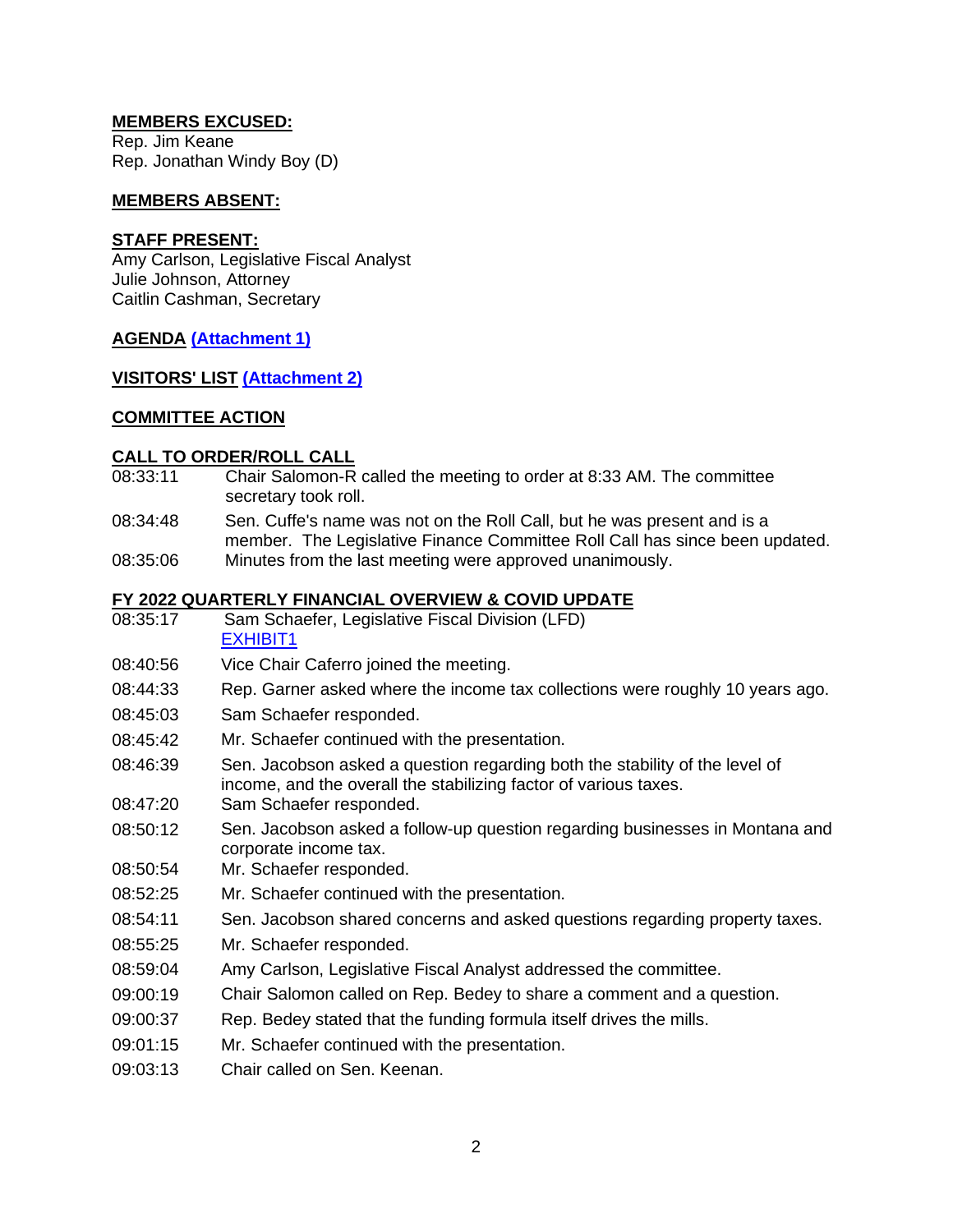| 09:03:25 | Sen. Keenan asked a question about collecting data as it related to late<br>payments over a period of time.                                                                                                                                                                                      |
|----------|--------------------------------------------------------------------------------------------------------------------------------------------------------------------------------------------------------------------------------------------------------------------------------------------------|
| 09:03:57 | Sam Schaefer responded to the question.                                                                                                                                                                                                                                                          |
| 09:04:23 | Rep. Hamilton had a question regarding the lodging and rental car tax.                                                                                                                                                                                                                           |
| 09:05:06 | Mr. Schaefer responded.                                                                                                                                                                                                                                                                          |
| 09:07:04 | Vice Chair Caferro asked a question that something that had not yet been<br>covered in the meeting. Amy Carlson redirected Vice Chair Caferro.                                                                                                                                                   |
| 09:07:45 | Rep. Holmlund asked if there is a tax on tank cars that are sitting in Montana and<br>not moving.                                                                                                                                                                                                |
| 09:08:02 | Mr. Schaefer asked a clarifying question.                                                                                                                                                                                                                                                        |
| 09:08:10 | Mr. Schaefer responded and will need to do some further investigating.                                                                                                                                                                                                                           |
| 09:09:07 | Susie Lindsay, Legislative Fiscal Division (LFD) continued with the presentation<br>as it pertained to Exhibit 1.                                                                                                                                                                                |
| 09:24:37 | Sen. Keenan asked a question about vacancy savings.                                                                                                                                                                                                                                              |
| 09:25:19 | Ms. Lindsay responded.                                                                                                                                                                                                                                                                           |
| 09:25:50 | Sen. Cuffe asked if the data is showing an efficiency savings or if there are not<br>enough people to get the job done.                                                                                                                                                                          |
| 09:26:29 | Ms. Lindsay responded.                                                                                                                                                                                                                                                                           |
| 09:27:06 | Rep. Garner asked for clarification regarding some things that were covered in<br>Section B the previous day.                                                                                                                                                                                    |
| 09:28:06 | Ms. Lindsay responded.                                                                                                                                                                                                                                                                           |
| 09:30:13 | Rep. Garner followed up with a comment addressed to Chairman Salomon.                                                                                                                                                                                                                            |
| 09:30:38 | Chair Salomon asked if there were any additional questions of the committee.<br>Rep. Mercer suggested a series of stock questions to be asked at each Interim<br>Budget Committee meeting between now and the 2023 Session.                                                                      |
| 09:32:02 | Sen. Jacobson responded to Rep. Mercer.                                                                                                                                                                                                                                                          |
| 09:32:54 | Amy Carlson thanked the committee for a great conversation on the budget.                                                                                                                                                                                                                        |
| 09:33:35 | Chair Salomon ushered in the next presentation.                                                                                                                                                                                                                                                  |
|          | 2023 BIENNIUM BUDGET UPDATE - Governor's Budget Office                                                                                                                                                                                                                                           |
| 09:33:50 | Ryan Osmundson, Director of the Governor's Office of Budget & Program<br>Planning addressed the committee and presented the need for either a fiscal<br>supplemental appropriation or a budget amendment for additional federal special<br>authority to cover shortfalls in the Medicaid budget. |

- 09:44:38 Mr. Osmundson discussed ARPA spending and provided handouts [EXHIBIT 2](https://leg.mt.gov/content/publications/fiscal/2023-Interim/March-2022/OBPP-JA.pdf)
- 09:44:57 Chair Salomon asked if the committee had any questions.
- 09:45:01 Rep. Hamilton asked about the spending of ARPA dollars.
- 09:46:03 Mr. Osmundson responded.
- 09:48:49 Vice Chair Caferro gave a shout out of appreciation to Lieutenant Governor Kristen Juras. Vice Chair Caferro asked a question about the enhanced Federal Medical Assistance Program (e-FMAP) supplemental appropriation or budget amendment.
- 09:51:07 Mr. Osmundson responded.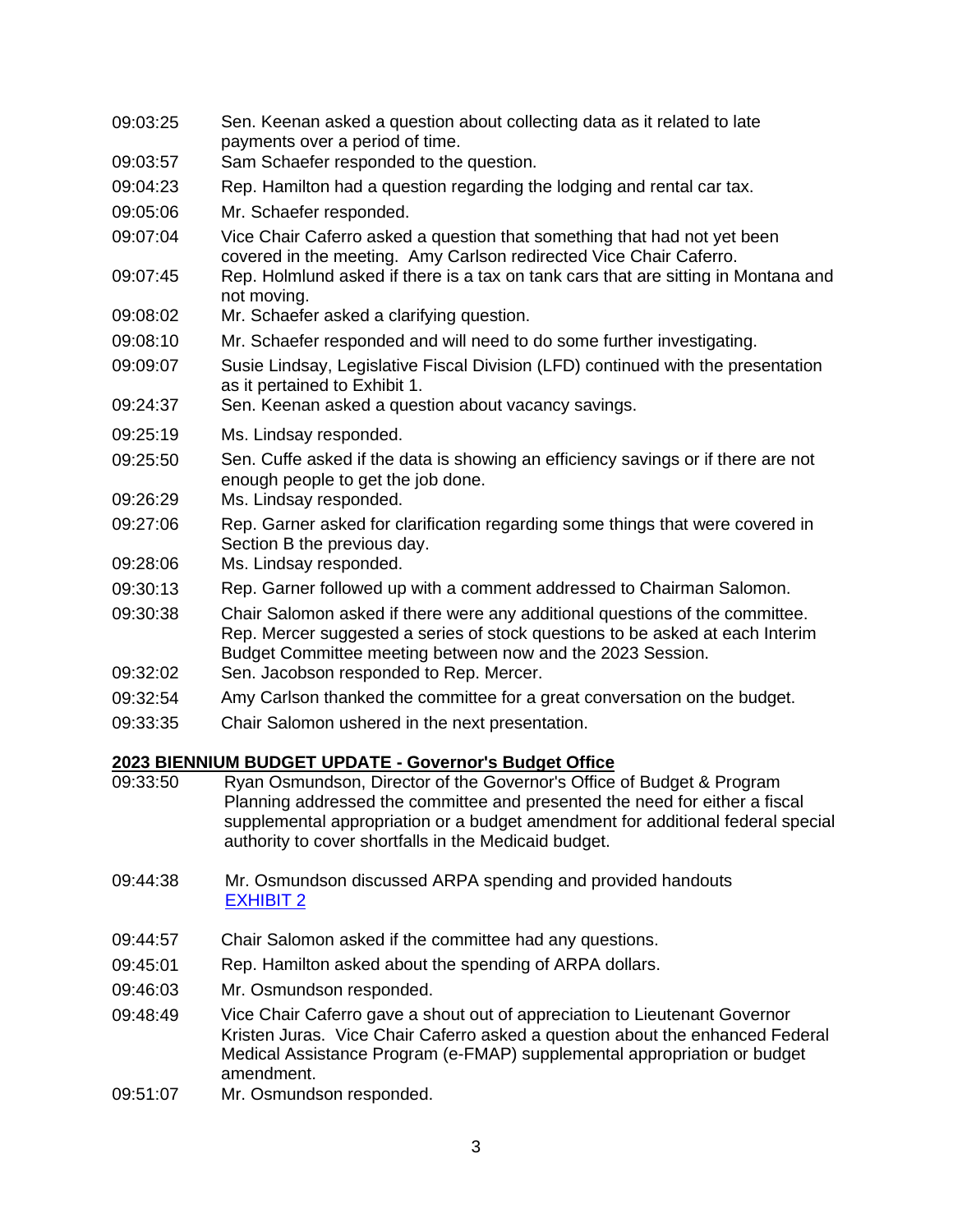- 09:51:51 Vice Chair Caferro asked if the contingency funding provided in the black box was helpful.
- 09:52:01 Mr. Osmundson responded.
- 09:52:52 Ryan Evans, Assistant Director of Montana Governor's Office came to the podium. Vice Chair Caferro asked about the e-FMAP savings.
- 09:54:00 Ryan Evans responded to Vice Chair Caferro.
- 09:54:42 Vice Chair Caferro asked a follow-up question regarding the projections for Medicaid.
- 09:55:42 Ryan Evans responded to Vice Chair Caferro.
- 09:56:10 Vice Chair Caferro asked if part of the calculation going into the second year of the biennium will be people being disenrolled from Medicaid.
- 09:56:50 Mr. Evans responded.
- 09:57:27 Vice Chair Caferro asked an additional follow-up question.
- 09:57:55 Mr. Evans responded.
- 09:58:42 Rep. Jones shared a preference for a budget change document versus a fiscal supplemental appropriation process and provided reasoning to the committee.
- 10:01:04 Mr. Evans generally agreed with Rep. Jones's comments.
- 10:01:39 Rep. Jones shared a general recommendation with the committee and thought no committee action was needed.
- 10:02:06 Vice Chair Caferro agreed with Rep. Jones.
- 10:03:19 Rep. Jones clarified comments for the committee.
- 10:04:14 Amy Carlson stated that the proper terminology was a budget amendment, not budget change document.
- 10:05:31 Ryan Osmundson would be happy to send a memo to the committee describing the projected federal budget authority deficit in DPHHS and the need for a budget amendment.

# **Interim Budget and MARA Committee Updates**

Chair Salomon moved on to the next item on the agenda.

# **SECTION D – Public Safety**

- 10:06:09 Rep. Mercer gave a report on IBC Section D committee business.
- 10:19:37 Sen. Jacobson directed a question toward Rep. Mercer regarding pre-release programs across the state of Montana.
- 10:20:46 Rep. Mercer responded.
- 10:23:24 Sen. Jacobson shared the hope that this can be resolved.
- 10:24:08 Sen. Cuffe directed a question toward Rep. Mercer regarding bad characters, trafficking, and border protection.
- 10:24:09 Rep. Stewart-Peregoy joined the meeting via Zoom.
- 10:25:38 Rep. Mercer responded to Sen. Cuffe.
- 10:26:49 Sen. Cuffe made a follow-up statement.
- 10:27:34 Chair Salomon offered the committee an opportunity to take a break and the committee declined.

# **SECTION A – General Government**<br>10:28:08 **Sen. Lang gave the rep**

Sen. Lang gave the report on IBC - Section A committee business.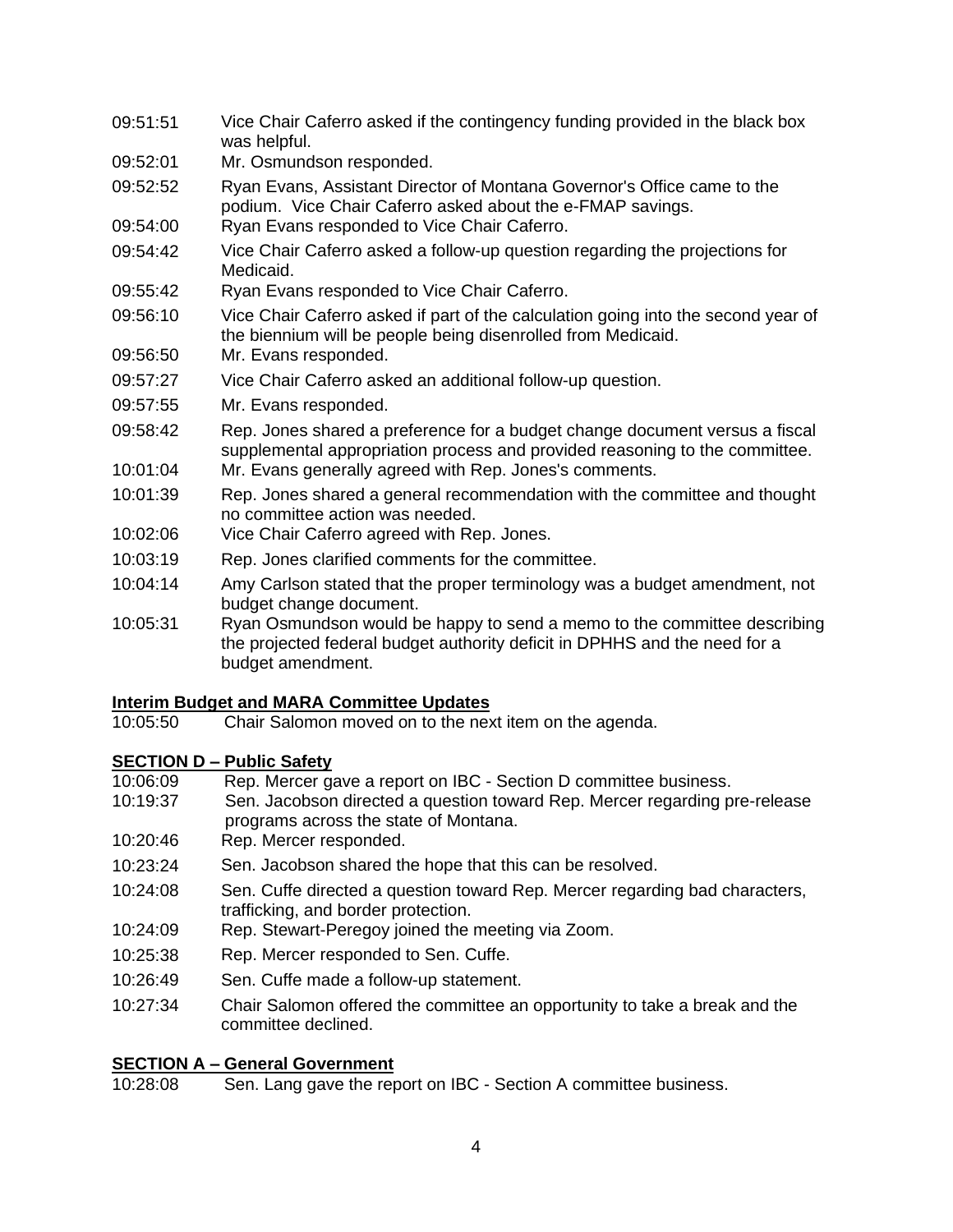- 10:34:46 Rep. Regier asked a clarifying question regarding the duel programs mentioned in Sen. Lang's report.
- 10:34:59 Sen. Lang responded.
- 10:35:20 Rep. Regier asked a follow-up question.
- 10:35:33 Sen. Lang responded.
- 10:35:59 No additional questions from the committee.

## **SECTION B – Health and Human Services**

- 10:36:11 Rep. Regier gave the report on IBC Section B committee business.
- 10:41:02 Rep. Bedey asked why the DPHHS is not scrutinizing Medicaid proactively.
- 10:41:33 Rep. Regier responded.
- 10:42:35 No additional committee questions.

# **SECTION C – Natural Resources**

- 10:42:45 Rep. Holmlund gave the report on IBC Section C committee business.
- 10:58:07 Rep. Hamilton asked a question of Rep. Holmlund regarding the monies used for fighting forest fires.
- 10:58:31 Rep. Kenneth Holmlund responded.
- 10:59:12 Rep. Jim Hamilton asked a follow-up question regarding a projected cost for fighting fires in the year 2022.
- 10:59:16 Rep. Kenneth Holmlund responded.
- 10:59:46 Rep. Regier asked for a ballpark number on timber sales.
- 10:59:56 Rep. Holmlund responded as did Sen. Ellis.
- 11:00:07 Chair Salomon asked if there were any additional questions. There were none.

# **SECTION E - Education**

- 11:00:13 Rep. Bedey gave the report on IBC Section E committee business.
- 11:23:10 Chair Salomon asked if there were committee questions or comments. Sen. Cuffe commented on teacher pay in Wyoming.
- 11:23:48 Rep. Bedey responded.
- 11:24:25 Chair Salomon addressed the committee.
- 11:24:52 Sen. Keenan asked if there was anything to report on CSCT being part of the Section E workplan and made an additional comment.
- 11:25:47 Rep. Bedey responded to the second question first and then answered the remaining question.
- 11:26:46 Rep. Stewart-Peregoy recommended that Tribal leaders be contacted.
- 11:27:46 Rep. Bedey responded, set expectations, and will speak to Rep. Windy Boy who is also a IBC - E committee member.

# **MARA – Financial Modernization & Risk Analysis Study**

- 11:28:49 Rep. Jones gave an update on MARA. He referenced a report provided by Sam Schaefer, LFD analyst on CY 2020 new residents income trends [EXHIBIT](https://leg.mt.gov/content/publications/fiscal/2023-Interim/March-2022/mara-march-2022.pdf) 3
- 11:45:03 Rep. Hamilton wondered what other states are finding an influx of wealthier retirees.
- 11:45:59 Rep. Jones responded.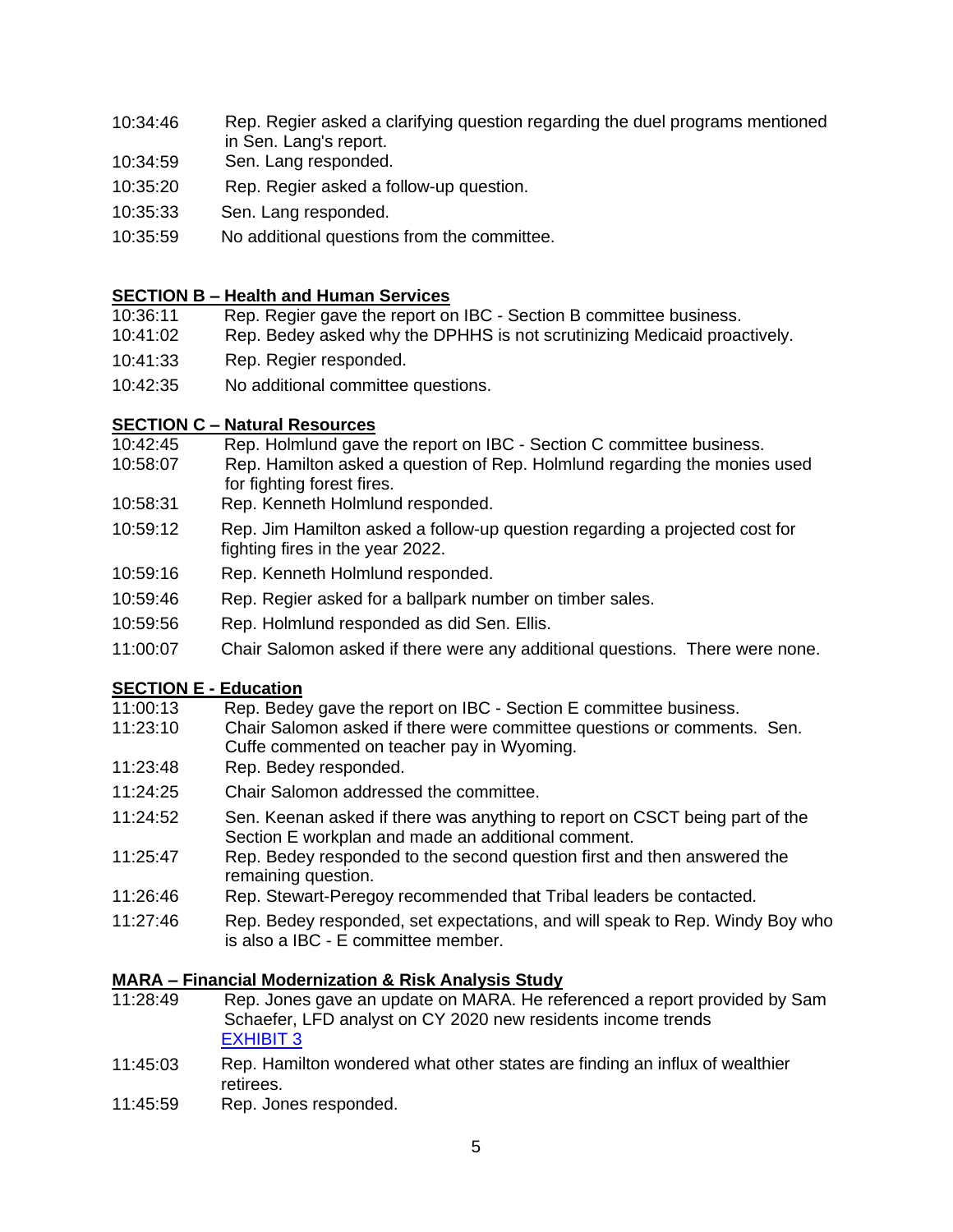| 11:50:11 | Rep. Hamilton asked a question directly of Rep. Jones regarding data from other<br>states.                                              |
|----------|-----------------------------------------------------------------------------------------------------------------------------------------|
| 11:50:31 | Rep. Jones responded.                                                                                                                   |
| 11:50:39 | Rep. Jim Hamilton                                                                                                                       |
| 11:50:40 | Rep. Llew Jones                                                                                                                         |
| 11:51:48 | Rep. Hamilton suggested that the MARA committee look into the strata of real<br>estate being purchased.<br>Rep. Jones responded.        |
| 11:52:34 | Vice Chair Caferro appreciated Rep. Jones speaking about workforce shortages,<br>as well as affordability and accessibility of housing. |
| 11:53:35 | Rep. Jones responded.                                                                                                                   |
| 11:54:55 | Chair Salomon asked the committee if there were any additional questions on<br>MARA. There were none.                                   |
| 11:55:03 | Amy Carlson addressed additional comments to the committee.                                                                             |
| 11:55:41 | Rep. Jones gave a shout-out to the staff.                                                                                               |
| 11:56:19 | Rep. Bedey corrected Rep. Jones by saying that Montana has the best staff, not<br>one of the best staffs, across the country.           |
| 11:56:38 | Chair Salomon agreed with the Representatives regarding the Legislative staff.                                                          |
| 11:56:43 | Chair Salomon discussed changes to the agenda with the committee.                                                                       |

# **Summary of Statewide IT Policy Issues**

Kevin Gilbertson, State Information Technology Services Division (SITSD) Chief Information Officer began the presentation. [EXHIBIT](https://leg.mt.gov/content/publications/fiscal/2023-Interim/March-2022/InformationTechnologyPortfolio_March2022.pdf) 4 [EXHIBIT](https://dataportal.mt.gov/t/LEGFinanceCommittee/views/LFCReports/LFCLandingPage?iframeSizedToWindow=true&%3Aembed=y&%3Atabs=n&%3AshowAppBanner=false&%3Adisplay_count=no&%3AshowVizHome=no&%3Aorigin=viz_share_link) 5 [EXHIBIT](https://leg.mt.gov/content/publications/fiscal/2023-Interim/March-2022/21-22-CIO-Report-Q2.pdf) 6 [EXHIBIT](https://leg.mt.gov/content/publications/fiscal/2023-Interim/March-2022/21-22Project-Portfolio-Summary-Q2.pdf)<sub>7</sub>

- [EXHIBIT](https://leg.mt.gov/content/publications/fiscal/2023-Interim/March-2022/Agency-QuarterlyIT-Procurement-Summary-October-December-2021.pdf) 8 **[EXHIBIT](https://leg.mt.gov/content/publications/fiscal/2023-Interim/March-2022/2022-Draft-Strategic-Plan-Goals_Objectives.pdf) 9**
- 11:59:45 Chair Salomon asked if the committee had any questions.
- 12:00:22 Rep. Garner addressed cyber security concerns.
- 12:00:48 Mr. Gilbertson responded.
- 12:01:55 Rep. Garner asked if Montana is relying on a third-party expertise in regard to cyber security or if it is taking place in house.
- 12:02:12 Mr. Gilbertson responded.
- 12:03:31 Chair Salomon asked if the committee had any additional questions. There were none.
- 12:03:39 Kevin Gilbertson finished the presentation and was available to stand for questions.
- 12:04:01 Vice Chair Caferro asked about a document that lists the projects from the CIO and if Kevin Gilbertson could provide that to the committee.
- 12:04:34 Mr. Gilbertson responded.
- 12:04:44 Sen. Ellis shared a comment.
- 12:05:25 Mr. Gilbertson responded.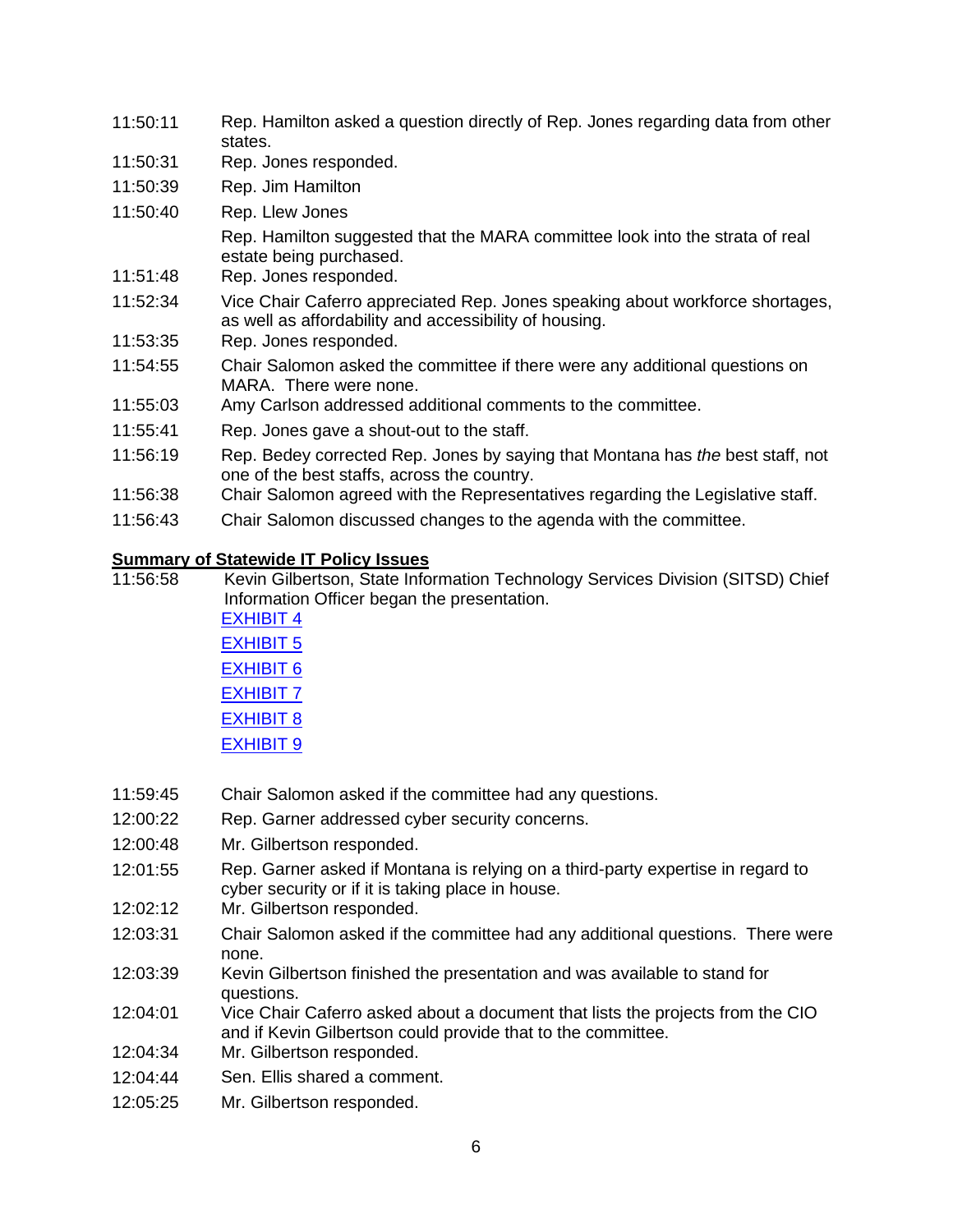- 12:07:23 Rep. Holmlund asked a question regarding software options.
- 12:07:43 Mr. Gilbertson responded.
- 12:09:52 Rep. Holmlund asked a follow-up question.
- 12:10:12 Mr. Gilbertson responded.
- 12:10:38 Chair Salomon asked if there were any additional questions. There were none.

#### **Public Comment**

- 12:10:54 Chair Salomon opened up the meeting for public comment. There was none.
- 12:11:24 Recess
- 13:06:17 Reconvene

### **Presentations on Suicide Prevention**

- 13:06:25 Chair Salomon introduced Josh Poulette of the Legislative Fiscal Division (LFD).
- 13:06:32 Josh Poulette introduced Matt Kuntz for the presentation on Suicide Prevention.
- 13:07:59 Matt Kuntz, Executive Director of NAMI Montana began the presentation.

```
EXHIBIT 10
```
- 13:13:54 Rep. Hamilton addressed the committee and asked a question about prevalence in teen suicides and if Montana's is different than other states.
- 13:14:28 Matt Kuntz responded.
- 13:15:00 Mr. Kuntz continued with the presentation.
- 13:24:59 Chair Salomon thanked Mr. Kuntz for the presentation.
- 13:25:15 Josh Poulette introduced Karl Rosston of the Department of Health and Human Services (DPHHS) who began the next presentation. [EXHIBIT](https://leg.mt.gov/content/publications/fiscal/2023-Interim/March-2022/DPHHS-Suicide-Prevention.pdf) 11
- 13:58:50 Chair Salomon asked the committee if there were any questions.
- 13:58:56 Rep. Holmlund asked if there has been any work done with morticians.
- 13:59:04 Mr. Rosston responded.
- 13:59:25 Rep. Holmlund recommended a mortician in Miles City, Montana.
- 14:00:01 Rep. Holmlund asked if religious leaders have been asked to participate and Mr. Rosston responded.
- 14:00:57 Rep. Holmlund asked about the term "survivors." Mr. Rosston responded.
- 14:01:48 Rep. Holmlund asked if DPHHS or Mr. Rosston had ever contacted a group called, "Let's Talk Miles City." Mr. Rosston responded.
- 14:02:18 Rep. Garner asked how these groups coordinate. Mr. Rosston responded.
- 14:03:24 Chair Salomon waved formality to allow a natural conversation to take place and so an exchange between Rep. Garner and Karl Rosston began.
- 14:11:43 Rep. Hamiliton made a comment about how it seems as though the Legislature is in the same spot as it was six years ago in terms of the funding of suicide prevention and is wondering what can be said to make him think differently.
- 14:12:31 Mr. Rosston responded.
- 14:13:51 Rep. Hamiliton asked if there is another state that has traction in this area.
- 14:14:08 Mr. Rosston responded.
- 14:15:41 Rep. Bedey asked if the suicide prevention trainings are required for graduation.
- 14:16:16 Mr. Rosston responded.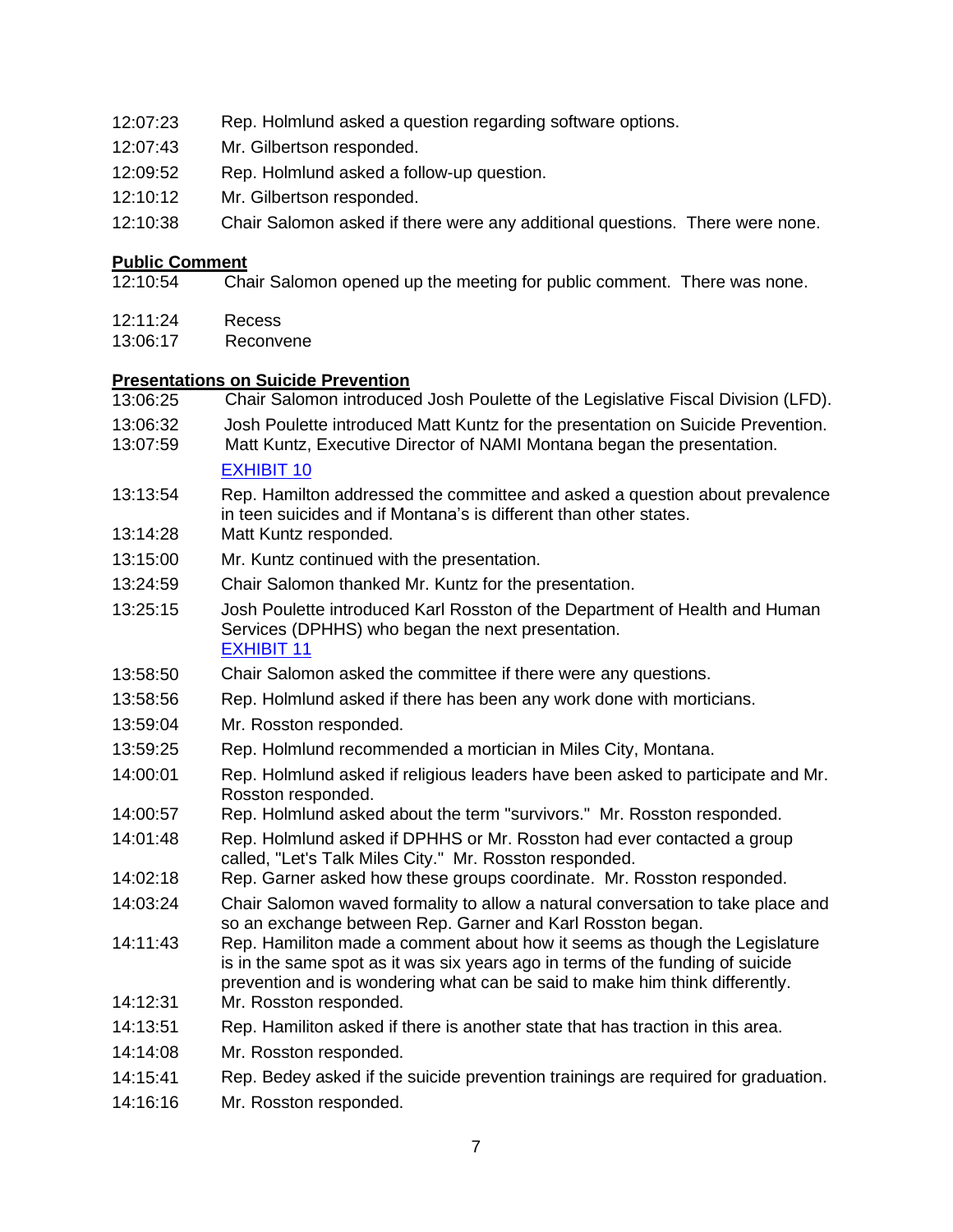- 14:17:13 Chair Salomon waved formality to allow a natural conversation to take place and so an exchange between Rep. Bedey and Karl Rosston ensued.
- 14:24:08 Chair called on Rep. Kerr-Carpenter.
- 14:24:18 Sen. Cuffe asked if Karl Rosston has heard of a program called Community Intervention.
- 14:24:23 Mr. Rosston responded.
- 14:24:38 Sen. Cuffe continued with a comment.
- 14:27:50 Mr. Rosston commented on substance abuse and mental health.
- 14:28:26 Sen. Cuffe responded.
- 14:28:48 Sen. Ellis commented on gun culture.
- 14:30:20 Mr. Rosston responded.
- 14:31:36 Chair Salomon asked if the committee had any additional questions. There were none.
- 14:31:56 Josh Poulette introduced the remaining panelists.
- 14:32:36 Verna Little, PsyD, LCSW began the presentation on Suicide Prevention in Healthcare.

[EXHIBIT](https://leg.mt.gov/content/publications/fiscal/2023-Interim/March-2022/Montanaleg.pdf) 12

- 14:46:18 Chair Salomon asked the committee if there were any questions. There were none.
- 14:46:28 Josh Poulette introduced Dr. Janet Lindow, Executive Director of The Rural Behavioral Health Institute.
- 14:47:29 Dr. Janet Lindow presented Screening Linked to Care.

[EXHIBIT](https://leg.mt.gov/content/publications/fiscal/2023-Interim/March-2022/2022_03_15b_SLTC-presentation-to-MT-State-Finance-Committee.pdf) 13

15:05:01 Chair Salomon thanked the presenters.

## **Panelist Discussion**

- 15:05:08 Josh Poulette invited guest speakers back to the table for questions.
- 15:05:21 Vice Chair Caferro asked a question of Matt Kuntz in regard to crisis services and screenings.
- 15:05:39 Mr. Kuntz responded.
- 15:07:50 Rep. Hamilton asked a question of Dr. Lindow in regard to how kids were selected for screening.
- 15:08:22 Dr. Lindow responded.
- 15:10:21 Rep. Garner commented that it is increasingly difficult to access primary care providers or specialists. How do we manage that or navigate that and how do we do better in terms of people getting people follow-up services.
- 15:11:25 Dr. Little responded.
- 15:12:22 Karl Rosston added a response.
- 15:12:51 Rep. Frank Garner
- 15:13:45 Mr. Kuntz responded to Rep. Garner's comments.
- 15:15:20 Dr. Lindow seconded what has been said in regard to supporting telehealth.
- 15:16:06 Chair Salomon asked for additional questions. There were none.
- 15:16:18 The committee thanked the panelists.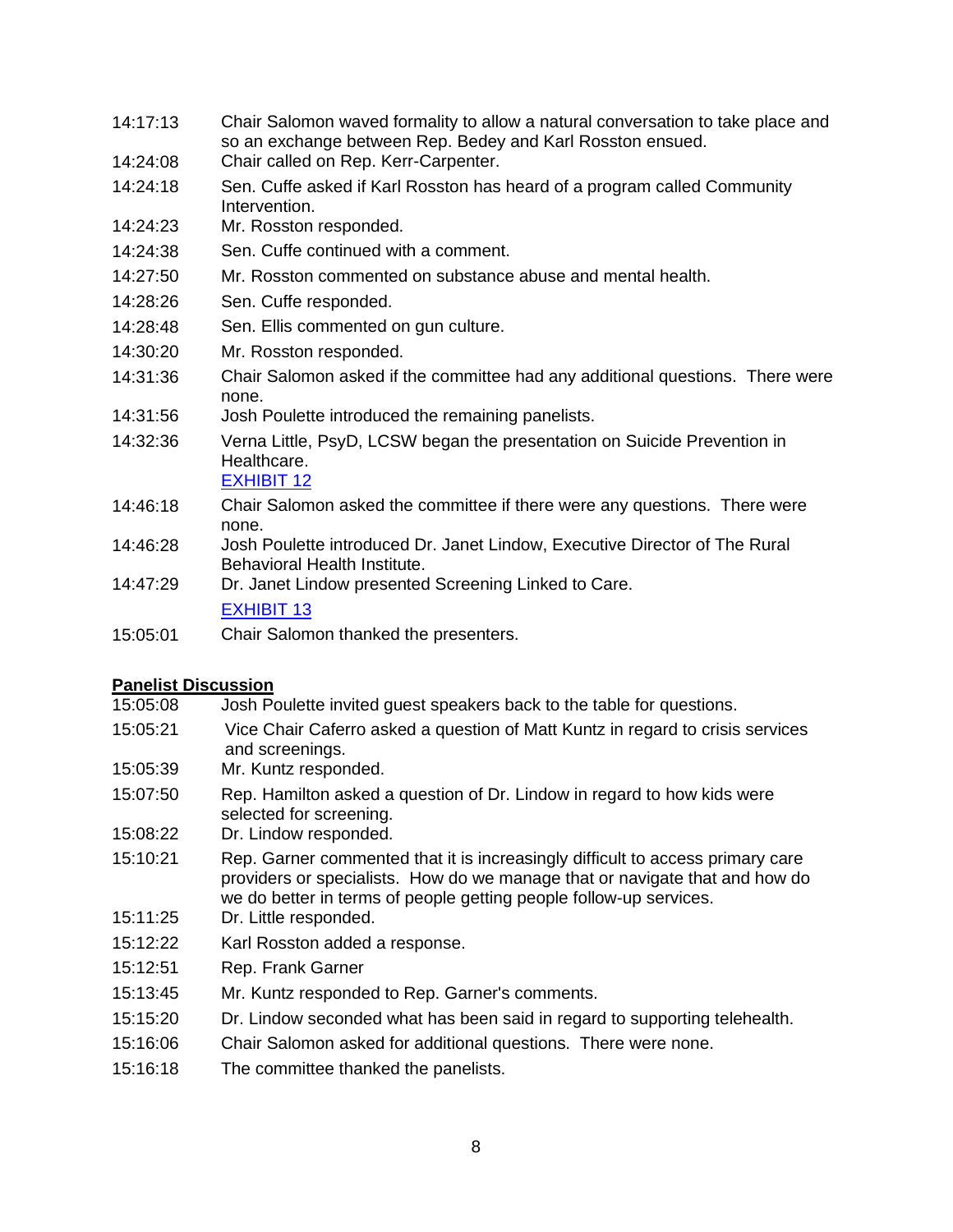## **Work Group**

- 15:17:01 Chair Salomon began addressing the committee to initiate the organization of the work group.
- 15:17:13 Amy Carlson addressed the committee.
- 15:17:35 Chair Salomon invited any committee member who is interested to participate in the work group.
- 15:17:53 Ms. Carlson mentioned additional people who will be involved.
- 15:18:18 Josh Poulette is happy to support the work group and expressed a need to have a handful of virtual meetings to discuss best practices before next session.
- 15:18:57 Rep. Holmlund shared a comment with the committee.
- 15:19:40 Chair Salomon turned the attention of the committee to a budget amendment provided by Director Ryan Osmundson. [EXHIBIT](https://leg.mt.gov/content/publications/fiscal/2023-Interim/March-2022/HHS-Deficit-Memo-to-LFC.pdf) 14

### **Public Comment**

- 15:20:13 Jean Branscum, Montana Medical Association provided some clarification to the committee regarding some agenda items.
- 15:35:55 Chair Salomon opened up the meeting for online public comment. There was none.

# **Dynamic Fiscal Note Study Report**

- Susie Lindsay, Legislative Fiscal Division (LFD) [EXHIBIT](https://leg.mt.gov/content/publications/fiscal/2023-Interim/March-2022/FINAL-Dynamic-Fiscal-Notes-Study.pdf) 15
- 15:42:00 Rep. Bedey asked if Texas has a full fime legistalture.
- 15:42:19 Susie Lindsey responded.
- 15:42:28 Rep. David Bedey
- 15:42:30 Josh Poulette responded.
- 15:42:39 Chair Salomon added comments regarding the Texas Legislature.
- 15:42:49 Ms. Lindsay responded.
- 15:42:57 Ms. Lindsay continued with the presentation.
- 15:53:25 Chair Salomon thanked Ms. Lindsay for the presentation and opened up the meeting to questions and comments from the committee.
- 15:53:38 Rep. Bedey asked if there was a simpler more focused way to deal with this sort of special case and referenced a specific bill from the 2021 Legislative Session.
- 15:54:33 Ms. Lindsay responded.
- 15:55:07 Rep. Bedey followed-up with a comment.
- 15:56:19 Sen. Keenan suggested taking the dynamic fiscal note structure and looking back at important fiscal notes previously.
- 15:58:56 Chair Salomon commented on Sen. Keenan's suggestion.
- 15:59:58 Sen. Ellis voiced concerns about committing to dynamic fiscal notes.
- 16:02:10 Rep. Bedey responded to Sen. Ellis.
- 16:03:14 Chair Salomon asked the committee if there were any additional comments. There were none.
- 16:03:35 Amy Carlson addressed the committee.